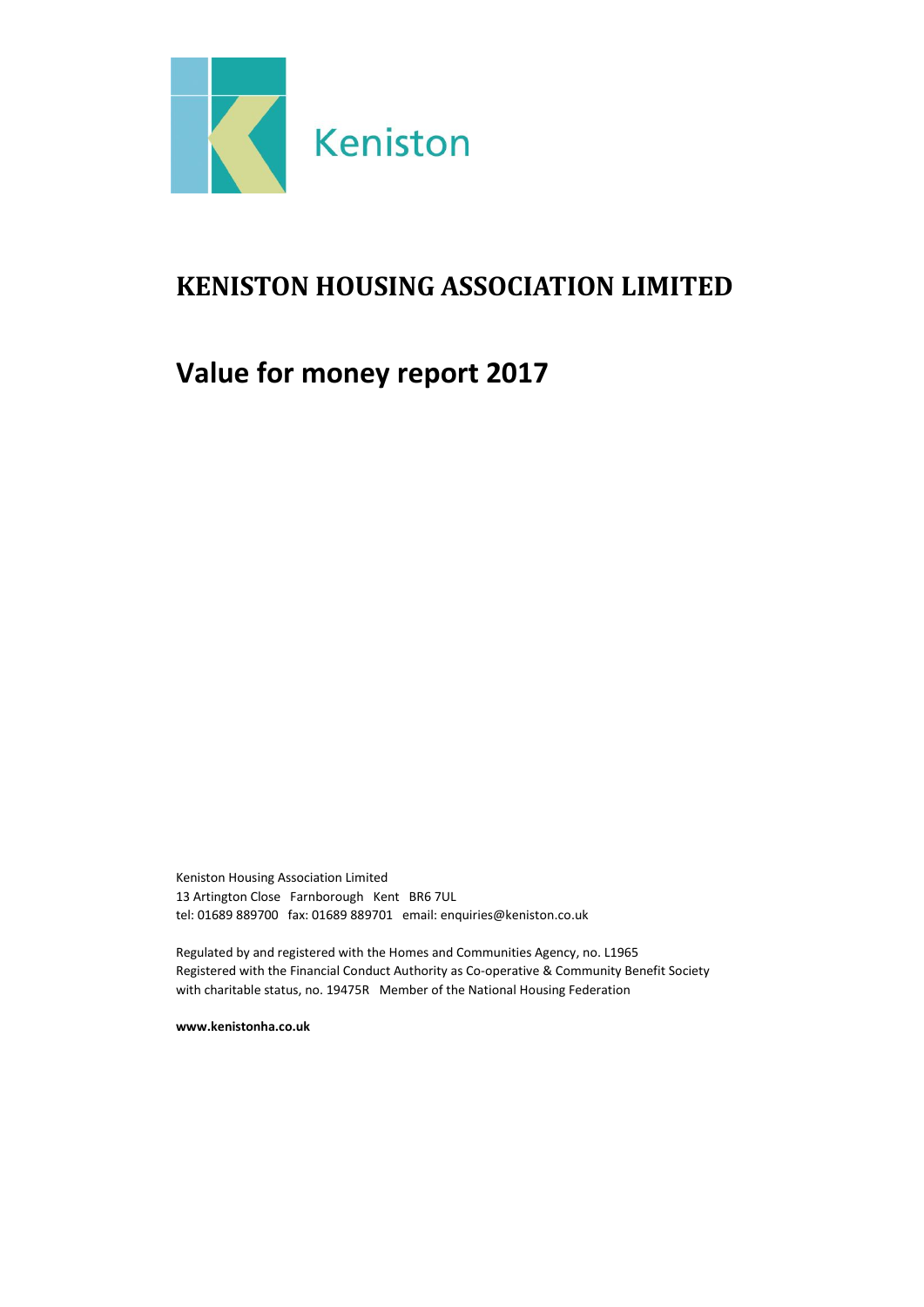## **[CONTENTS](#page-0-0)**

| 1. | Introduction                                   | $\overline{2}$ |
|----|------------------------------------------------|----------------|
| 2. | Our aims                                       | $\overline{2}$ |
| 3. | Our approach to value for money                | 3              |
| 4. | Our performance over the year to 31 March 2017 | 5              |
| 5. | Purchasing and procurement                     | 9              |
| 6. | Efficient and effective working                | 11             |
| 7. | Returns on assets                              | 12             |
| 8. | Priorities for 2017-18                         | 16             |
| 9. | Appendix 1: Peer Group members                 | 18             |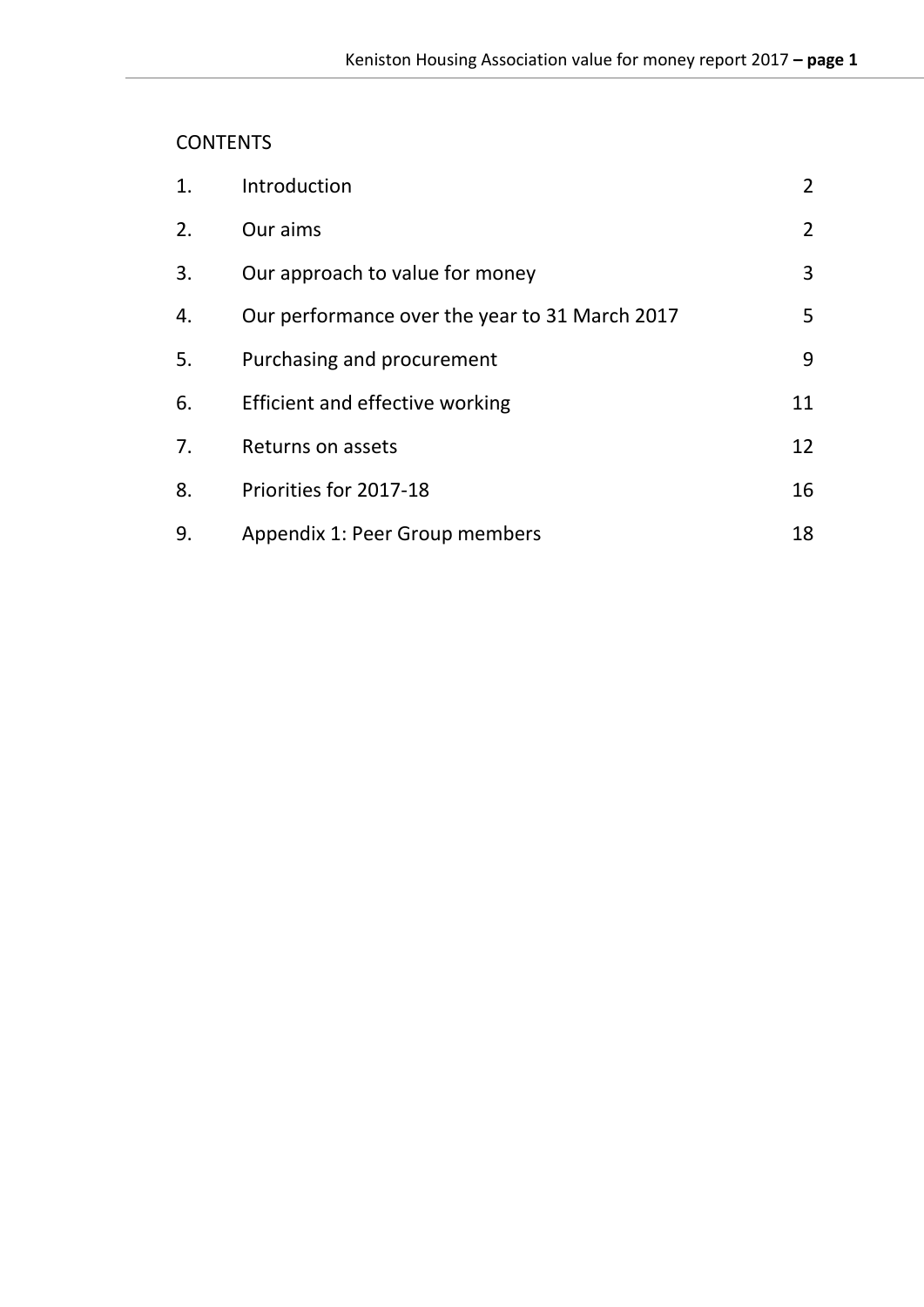## <span id="page-2-0"></span>**1. Introduction**

Keniston believes that Value for Money (VFM) is about:

- Using our finite resources to create the most impact getting the best outcomes for customers and stakeholders – by paying the right price for the right goods, services and properties.
- Providing good quality, appropriate and locally focused services to the right people at the right time.
- Balancing cost, quality and added value.
- Getting the most out of our assets and staff, by operating efficiently and effectively.

This report serves three main purposes. Primarily it is a focal point for our work on VFM. Secondly, it allows a resident, member of staff or stakeholder to understand how Keniston approaches achieving VFM, how we compare to others, and our priorities going forward. Thirdly, it also provides Board assurance on VFM and fulfils our regulatory requirement to publish a robust self-assessment of our work during the 2016-17 year.

Our approach to assessing and demonstrating value for money will develop further as we continue to learn how to improve our own approach and monitor ourselves against others.

## <span id="page-2-1"></span>**2. Our Aims & Values**

At Keniston our purpose is to meet housing need by providing good quality well managed affordable homes. We will deliver the services tenants want through exceptional and innovative customer service and by listening to feedback from residents, and acting on what is said.

At Keniston we are clear about our three key objectives to:

- 1. Maintain high resident satisfaction
- 2. Provide more homes for people who need them
- 3. Support communities and enable opportunities for individuals

Our Values are central to how we work to achieve our objectives. We define these as:

- Respect: we will be courteous and considerate, treat everyone as individuals and value diversity.
- Openness: we will listen, be accessible and communicate clearly.
- Accountability: we will take responsibility for our actions and decisions.
- Honesty: we will say what we mean, accept our mistakes and learn from them.
- Excellence: we take pride in what we do and go beyond what is expected.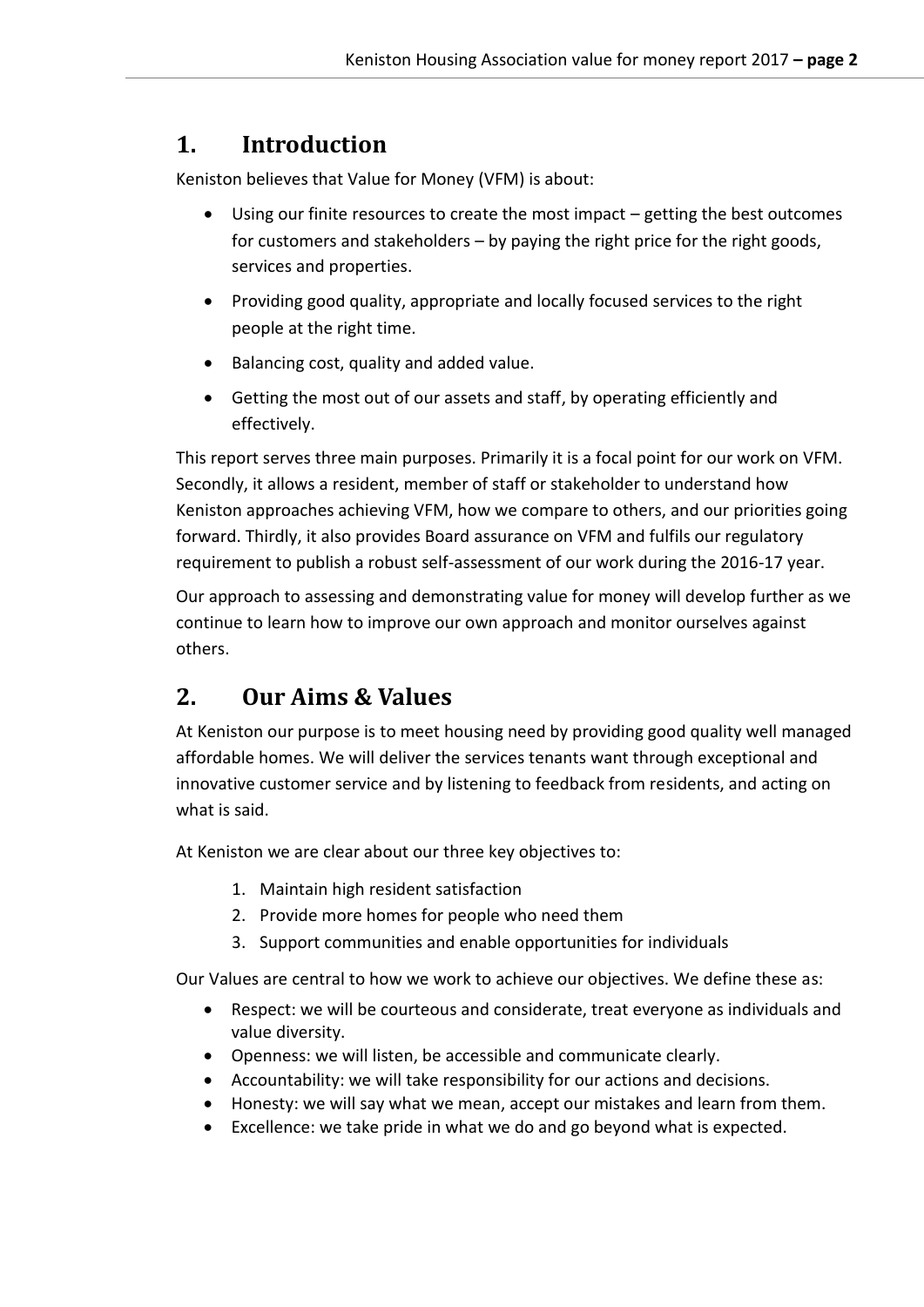## <span id="page-3-0"></span>**3. Our approach to value for money**

We are clear about what we want to achieve and every year there are further demands on our resources. We plan to provide more homes for people in need by acquiring or developing new homes, and achieving value for money in our day to day activities enables us to do more of this. Our ethos remains that we should provide a service which we can be proud of and which adds to the respect and dignity that will help build independence amongst individuals and enhance their contributions to building strong communities.

Our governance structure supports how we ensure we are achieving VFM across the association:

- The Board approves both the VFM summary in the Financial Statements and the full VFM report;
- Every Board report considers the VFM implications of its topic;
- The Audit Committee acts on behalf of the Board to ensure that the association obtains appropriate assurance through the internal and external audit functions.

To achieve value for money we are focused on having the right people to provide the right level of service at the right cost. Staff need to be properly trained to do their work and have the right resources to enable them to carry out their roles effectively. Keniston has a remuneration strategy which describes how we set pay to recruit staff with the right skills and achieve good staff retention.

Our programme of investment in our housing stock is based on a 30 year forward projection of the need to replace building components. Cost projections are tested in the long term financial plan to ensure future financial viability, along with 'stress testing' different scenarios that may impact on our ability to resource the investment required. Ongoing and timely investment in its housing is fundamental to maintaining the physical asset and the public investment in Keniston's social housing and supports our high customer satisfaction ratings for quality of the home. The Association also makes an annual budget available for estate improvements – we believe residents are more likely to be proud of and respect where they live and this will result in more cohesive communities and better neighbourhoods. Together these programmes help to maintain the overall condition and value of the Association's housing stock.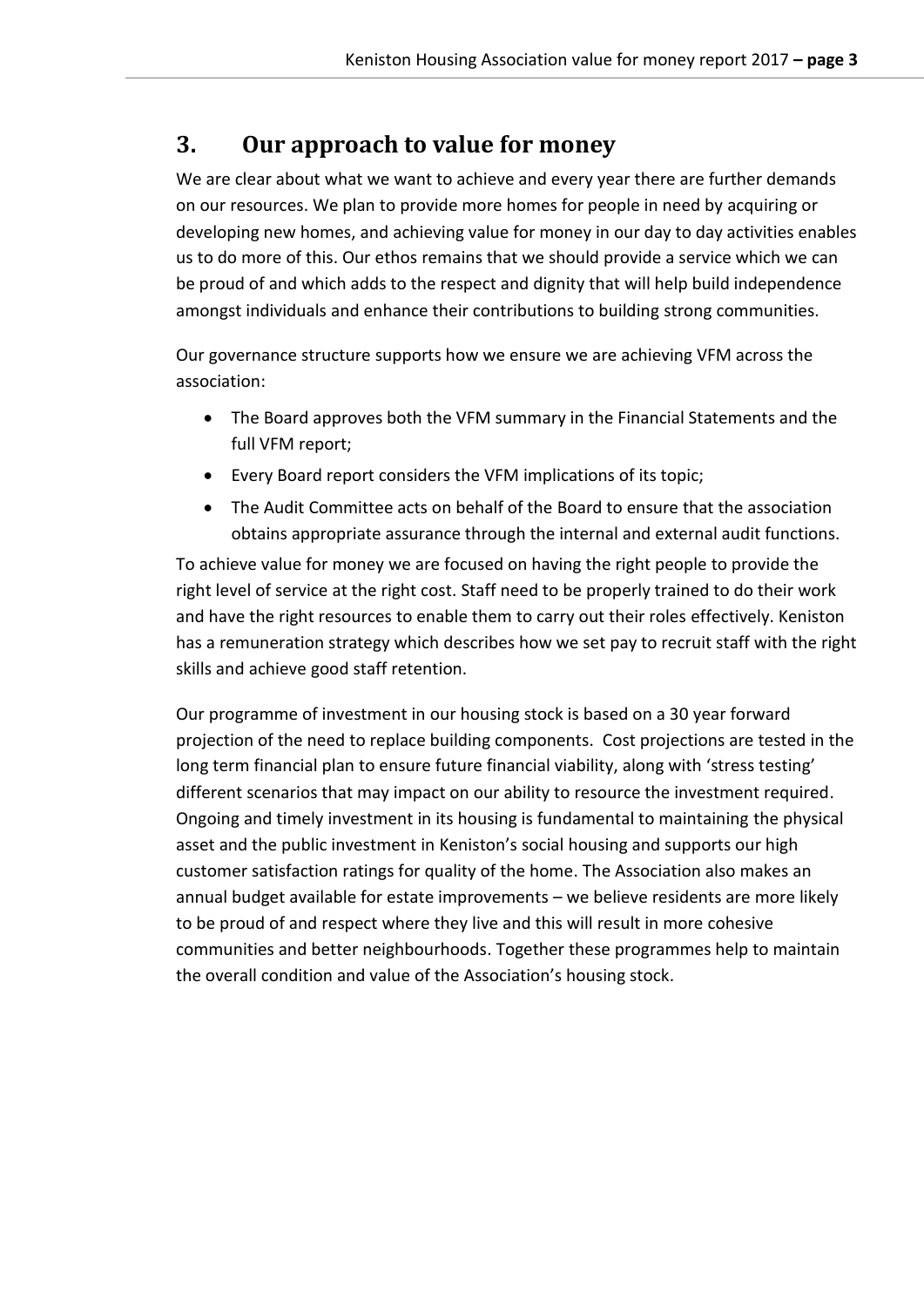## *Building in value for money*

Keniston has a range of approaches to ensure value for money is being obtained.

- In day to day maintenance we use contractors who are on the Association's approved list and where standard hourly rates are agreed in advance. We monitor repair volumes and job costs.
- For larger repairs or development contracts we tender for the work. Where a contractor has demonstrated quality and has been the lowest tenderer we may enter a partnering agreement at a price based on previous tenders.
- Keniston is a member of Procurement for Housing and purchases through this organisation for a limited range of services or products where price advantage can be achieved. Keniston is also a member of the South East Consortium, a procurement club for a limited number of organisations.
- Budgets are set annually and results are monitored against these monthly.
- The Board has a keen interest in seeing Value for Money delivered and helps to set the annual strategy as well as reviewing this annual report.
- We obtain and act on feedback from resident surveys focusing on how they perceive the value for money of their rent, service charge and other matters.
- We distribute detailed service charge accounts to all tenants and leaseholders, as part of our approach to accountability to our residents.
- We compare costs and performance through benchmarking with a peer group of comparable associations (listed at Appendix 1) using industry standard measures. We are participating in the NHF sponsored Sector Scorecard initiative, developing a set of common sector wide measures of VFM performance.
- We report back to our residents through our annual report and through our VFM report, both of which includes performance and cost information.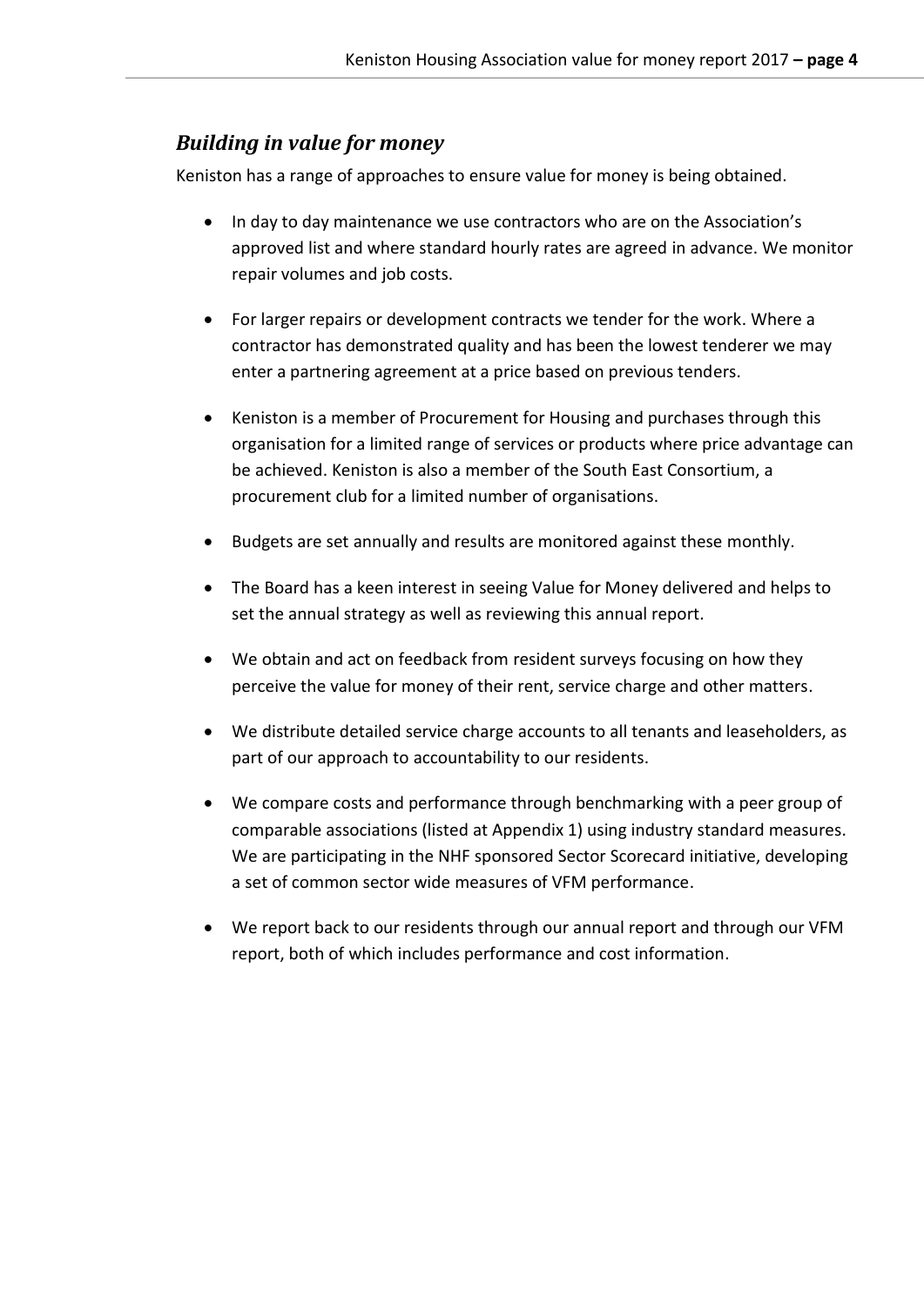## <span id="page-5-0"></span>**4. Our performance over the year to 31 March 2017**

A key starting point is to analyse our cost and performance across a range of activities, comparing trends over time and with two peer groups – the BM320 group of 15 comparable small London based associations (listed at Appendix 1) with whom we compare costs, performance and share good practice, and nationally with all 100+ associations who benchmark via the SPBM/ Acuity system, using HouseMark measures. The detailed results of this exercise are set out in the table below. This shows areas where  $-$  to achieve the optimum combination of cost and quality  $-$  we are performing well, and areas that we need to focus on in more depth.

## *Performing well*

- **Satisfaction with service quality is high.** This is evidenced through both the 3-yearly STAR survey, transactional surveys on completion of repairs, and our biennial estate services surveys. It applies to both our general needs and sheltered housing tenants. Our residents score us highly for overall services, the repairs service, the quality of their home and neighbourhood, estate services, and that Keniston listens to their views and acts on what we hear. We are proud but not complacent about this and are looking to understand more about what matters the most to all our tenants. A challenge will be to maintain these scores going forward.
- **Satisfaction with value for money of rents and service charges is high.** Our scores compare well to others – above average compared to both our peer group and nationally. Sheltered housing tenants were even more satisfied at 94% (rent) and 92% (service charges). This measure is a key example to demonstrate our values of openness and accountability. We are pleased that our residents believe they get good value. We do not take this for granted and we are determined to maintain this quality.
- **Performance on re-letting void properties is good, and has improved further this year.** We have significantly reduced the time it takes to relet properties, and are better than average compared to both the peer group and nationally. Sheltered housing in particular has been relet quickly. This performance contributes well to our value for money story – as well as helping to maximise income it also contributes to meeting housing needs promptly and maximising the social value of our assets. We know that this can only be achieved through an effective system of cohesion and joint working between housing management, property services, our contractors, and local authority partners.
- **Reactive repairs are generally performing well.** We are better than average in completion within our target times and the average time to complete repairs. Direct spend on works is also better than average. Satisfaction with the last repair at 94% is better than average compared to our peer group, albeit below average nationally. We are, however, below average for the peer group for completing repairs in a single visit (although better than average nationally) – often a factor in overall satisfaction – and we will investigate this further.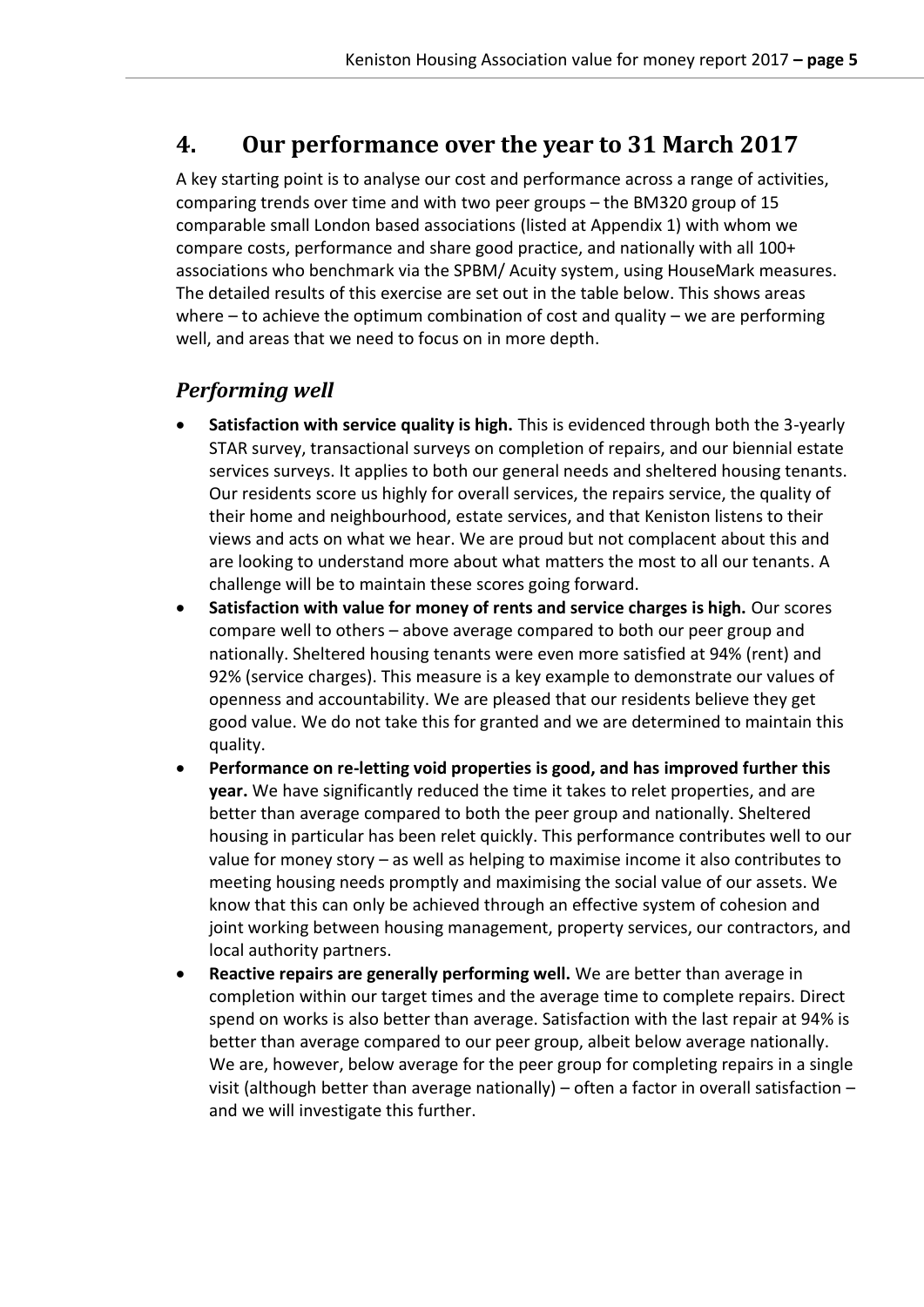- **Cost per property per annum at £348 for housing management is better than average for both our peer group and nationally.** These costs are primarily driven by staffing and overhead costs. We continue to focus on ensuring we have the right staff resources with the appropriate skills and experience.
- **Cost per property per annum at £745 for responsive repairs and voids compares well to our peer group.** They are however higher than the average nationally. This measure includes both direct works costs and our costs of managing the service.
- **Gas safety compliance remains at 100%.**

#### *Areas to focus on*

- **Staff sickness levels have reduced, but remain higher than we would like.** We know that this stems mainly from a small number of staff on long term absence. Absence management is a key focus for managers and is monitored closely.
- **Our spend per property on major & cyclical works is high at £1,776 per annum.** This compares to the peer group average of £1,404 per annum. This is primarily driven by higher spend on major works costs rather than our internal costs of managing the service – our weekly spend on major works per property is significantly higher than our peers at £27.39 per week. Cyclical works costs are below average. We will look at our major works spend in more detail during 2017-18.
- **Overall weekly operating costs at £103 per property are higher than average.** They have remained static compared to the previous year.
- **Rent collection has marginally improved, but remains just below 100%.** This is below average. Arrears measured in relation to the total rent debit have increased from previous years but remain better than the average for the peer group. We know that the key driver for this increase has been in the arrears of those owing larger amounts - £500+, partly attributable to changes in welfare benefits. We continue to focus on income management with an emphasis on prevention.
- **Void spend per property at £2.14 per week is slightly higher than average.** This figure fluctuates depending on the volume of voids and their condition, so needs to be interpreted with caution. Although we do not believe this to be one of our priority areas, we will keep this under review.

### *Sector Scorecard measures*

The NHF in conjunction with Home Housing Group have developed a common set of metrics with which to compare performance, costs and efficiency. This is currently being piloted using data from the 2016-17 year. Keniston has volunteered to be one of the pilot associations. At the time of writing, limited comparison data is available. Included in the table below are three selected measures of financial performance drawn from the scorecard – operating margin, return on capital employed, and gearing. It is expected that the sector scorecard will become a key comparison tool in future years.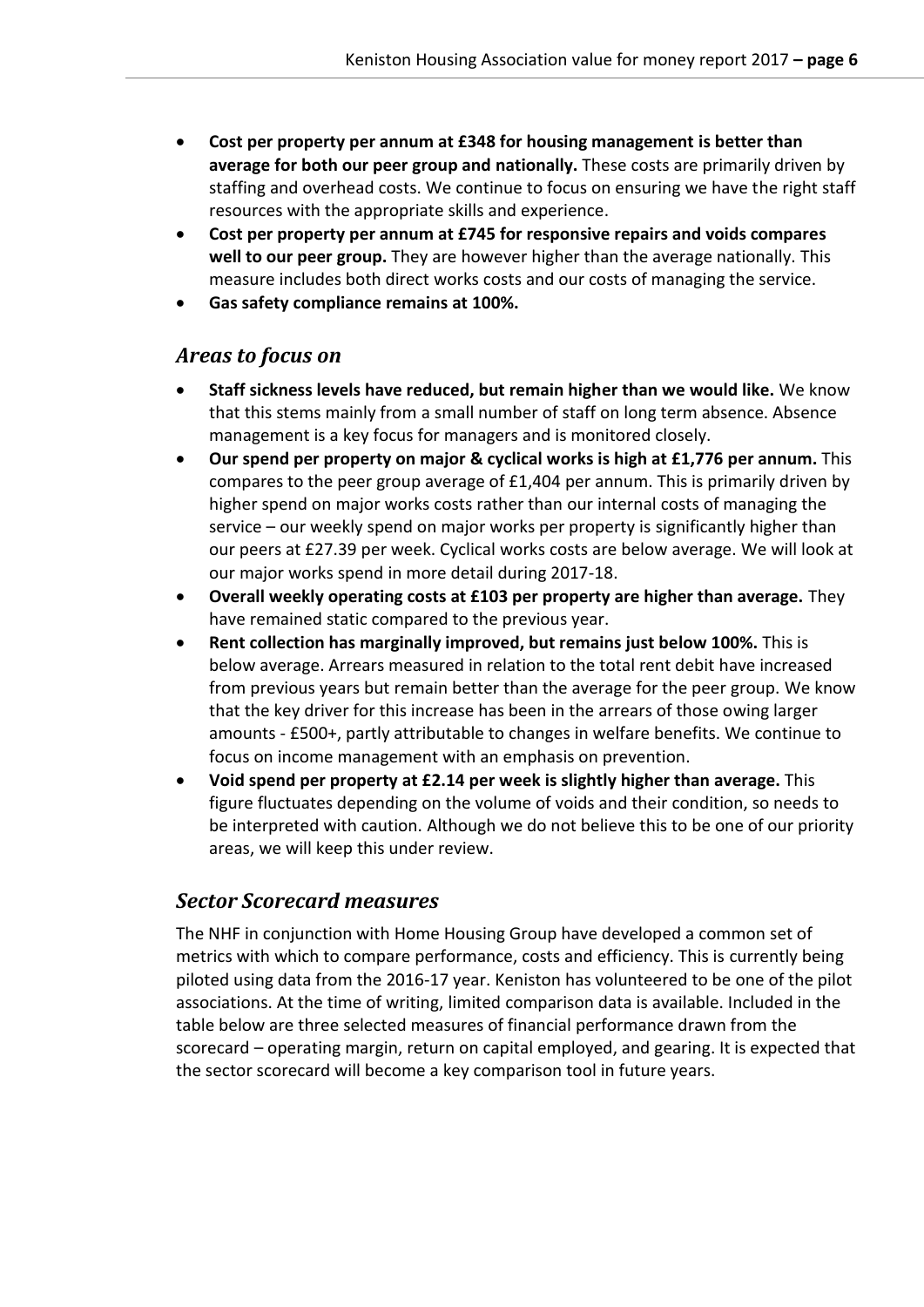| Performance & cost indicator trends & comparison |                                                |                              |                              |                              | 2015-16                 |                                        | 2015-16                                  |                                            |
|--------------------------------------------------|------------------------------------------------|------------------------------|------------------------------|------------------------------|-------------------------|----------------------------------------|------------------------------------------|--------------------------------------------|
| <b>Topic area</b>                                | <b>Measure</b>                                 | <b>Keniston</b><br>$14 - 15$ | <b>Keniston</b><br>$15 - 16$ | <b>Keniston</b><br>$16 - 17$ | Peer<br>Group<br>median | Peer<br>Group<br>Quartile <sup>1</sup> | <b>National</b><br><b>SPBM</b><br>median | <b>National</b><br><b>SPBM</b><br>quartile |
| Satisfaction                                     | Overall services - Gen Need                    | 93%                          | 94%                          | 94%                          | 89%                     |                                        | 91%                                      | $\overline{2}$                             |
|                                                  | Overall services - Older People                | 96%                          | 97%                          | 97%                          | 92%                     | 1                                      | 95%                                      | $\overline{2}$                             |
|                                                  | Overall services - BME                         |                              | 93%                          | 93%                          |                         |                                        | 88%                                      | 1                                          |
|                                                  | Quality of home - Gen Need                     | 89%                          | 91%                          | 91%                          | 85%                     | 1                                      | 89%                                      | $\overline{2}$                             |
|                                                  | Quality of home - Older People                 |                              | 98%                          | 98%                          | 93%                     |                                        | 96%                                      | 1                                          |
|                                                  | Neighbourhood - Gen Need                       | 88%                          | 89%                          | 89%                          | 86%                     | $\overline{2}$                         | 89%                                      | $\overline{2}$                             |
|                                                  | VFM of rent - Gen Need                         | 87%                          | 87%                          | 87%                          | 80%                     | $\overline{2}$                         | 86%                                      | $\overline{2}$                             |
|                                                  | VFM of service charges - GN                    | 80%                          | 82%                          | 82%                          | 77%                     |                                        | 76%                                      | $\overline{2}$                             |
|                                                  | Repairs & maintenance - Gen Need               | 91%                          | 91%                          | 91%                          | 83%                     | 1                                      | 87%                                      | 1                                          |
|                                                  | Listening to views & acting on them - Gen Need | 85%                          | 86%                          | 86%                          | 69%                     | 1                                      | 78%                                      | 1                                          |
| Voids & lettings                                 | Average relet time - GN (days)                 | 29                           | 21                           | 17                           | 23                      | $\overline{2}$                         | 22                                       | $\overline{2}$                             |
|                                                  | Average relet time - Older People (days)       | 12                           | 21                           | 12                           | 38                      | 1                                      | 26.5                                     | 1                                          |
|                                                  | Lettings to BME households                     | 24%                          | 39%                          | 24%                          | 40%                     | 3                                      | 14%                                      | $\overline{2}$                             |
| People                                           | Average days lost to sickness                  | 18.1                         | 17.4                         | 12.8                         | 6.0                     | 4                                      | 7.1                                      | $\overline{4}$                             |
| Income                                           | % rent collected                               | 99.91                        | 99.25                        | 99.63                        | 100.1                   | 4                                      | 99.94%                                   | 3                                          |
|                                                  | Current arrears as % of rent due - all tenants | 2.7                          | 2.7                          | 3.23                         | 3.3                     | $\overline{2}$                         | 3.02%                                    | 3                                          |
| Maintenance                                      | Repairs fixed on first visit                   | 84%                          | 89%                          | 91%                          | 98%                     | 4                                      | 90%                                      | $\overline{2}$                             |
|                                                  | Repairs completed in target time               | 97%                          | 96%                          | 95%                          | 96%                     | $\overline{2}$                         | 97%                                      | $\overline{3}$                             |

 $^1$  Quartile data compares the most recent data for Keniston with the most recent peer group data. Datasets may therefore not be the same year.

-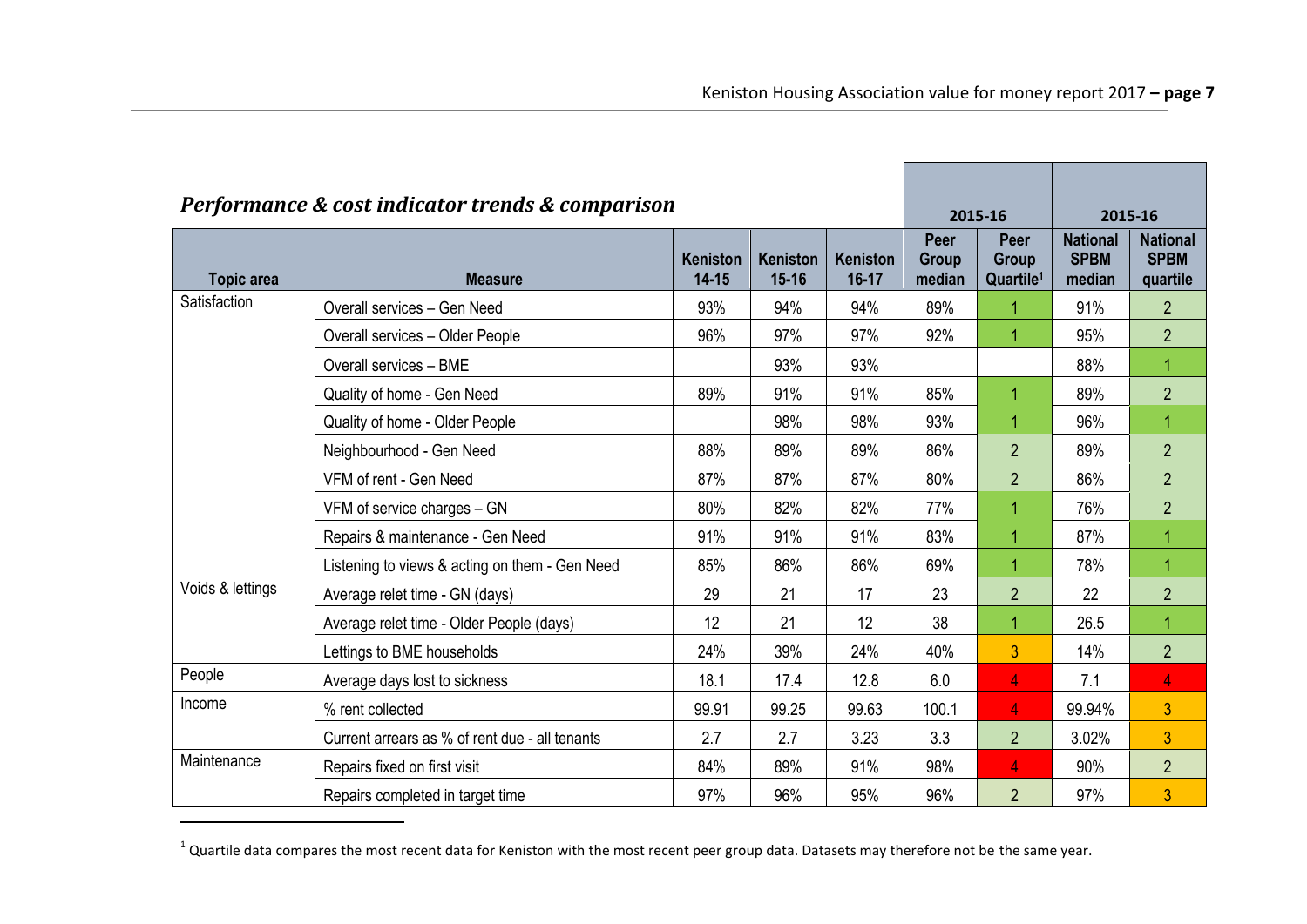|                               |                                                        |                              |                              |                       | 2015-16                 |                                        | 2015-16                                  |                                            |
|-------------------------------|--------------------------------------------------------|------------------------------|------------------------------|-----------------------|-------------------------|----------------------------------------|------------------------------------------|--------------------------------------------|
| Topic area                    | <b>Measure</b>                                         | <b>Keniston</b><br>$14 - 15$ | <b>Keniston</b><br>$15 - 16$ | Keniston<br>$16 - 17$ | Peer<br>Group<br>median | Peer<br>Group<br>Quartile <sup>2</sup> | <b>National</b><br><b>SPBM</b><br>median | <b>National</b><br><b>SPBM</b><br>quartile |
| Maintenance (cont.)           | Average days to complete all responsive repairs        | 6.6                          | 6.8                          | 6.6                   | 7.0                     | $\overline{2}$                         | 6.6                                      | $\overline{2}$                             |
|                               | Satisfaction with repair                               | 94.8%                        | 95.3%                        | 93.8%                 | 95%                     | $\overline{2}$                         | 97%                                      | $\overline{4}$                             |
|                               | Properties with a valid gas safety certificate         | 100%                         | 100%                         | 100%                  | 100%                    | 1                                      | 100%                                     | 1                                          |
|                               | Reactive maintenance spend/ property p.w./ £           | N/A                          | 9.91                         | 9.9                   | 10.81                   | $\overline{2}$                         | 8.80                                     | 3                                          |
|                               | Cyclical maintenance spend/ property p.w./£            | N/A                          | 2.87                         | 3.08                  | 8.66                    | 1                                      | 4.83                                     | 1                                          |
|                               | Major works maintenance spend/ property p.w./ £        | N/A                          | 33.86                        | 27.39                 | 14.34                   | $\overline{4}$                         | 10.72                                    | 4                                          |
|                               | Void works spend/ property p.w.                        | N/A                          | 3.50                         | 2.14                  | 1.92                    | 3                                      | 2.11                                     | 3                                          |
| <b>Estate Services</b>        | Satisfaction with estate services                      | N/A                          | 85%                          | 93%                   | 87.5%                   | 1                                      | 87.5%                                    | $\overline{2}$                             |
| Costs <sup>3</sup>            | Weekly operating cost per unit/ £                      | 87                           | 104                          | 103                   | 92                      | 3 <sup>1</sup>                         | 88                                       | 3                                          |
|                               | Weekly management cost per unit/ £                     | 17                           | 21                           | 14                    | 29                      | 1                                      | 21                                       | $\mathbf{1}$                               |
|                               | Cost per property p.a. - Housing Management/ £         | N/A                          | N/A                          | 348                   | 447                     | $\overline{2}$                         | 402                                      | $\overline{2}$                             |
|                               | Cost per property p.a. - Responsive repairs & voids/ £ | N/A                          | N/A                          | 745                   | 835                     | $\overline{2}$                         | 683                                      | $\overline{3}$                             |
|                               | Cost per property p.a. - Major & cyclical works/ £     | N/A                          | N/A                          | 1776                  | 1404                    | 3                                      | 869                                      | $\overline{4}$                             |
| Sector Scorecard <sup>4</sup> | Operating margin (overall)                             |                              |                              | 24.9%                 |                         |                                        | 25%                                      |                                            |
|                               | Return on capital employed (ROCE)                      |                              |                              | 3.2%                  |                         |                                        | 3.5%                                     |                                            |
|                               | Gearing                                                |                              |                              | 6.36%                 |                         |                                        | 31.09%                                   |                                            |

-

 $^2$  Quartile data compares the most recent data for Keniston with the most recent peer group data. Datasets may therefore not be the same year.

 $^3$  Cost data derives from both our Financial Statements and using HouseMark 'Cost per Property' definitions. The latter is only available for Keniston from 2016-17.

<sup>&</sup>lt;sup>4</sup> New selected measures from Sector Scorecard being piloted in 2017 – limited comparisons available. All data is 2016-17.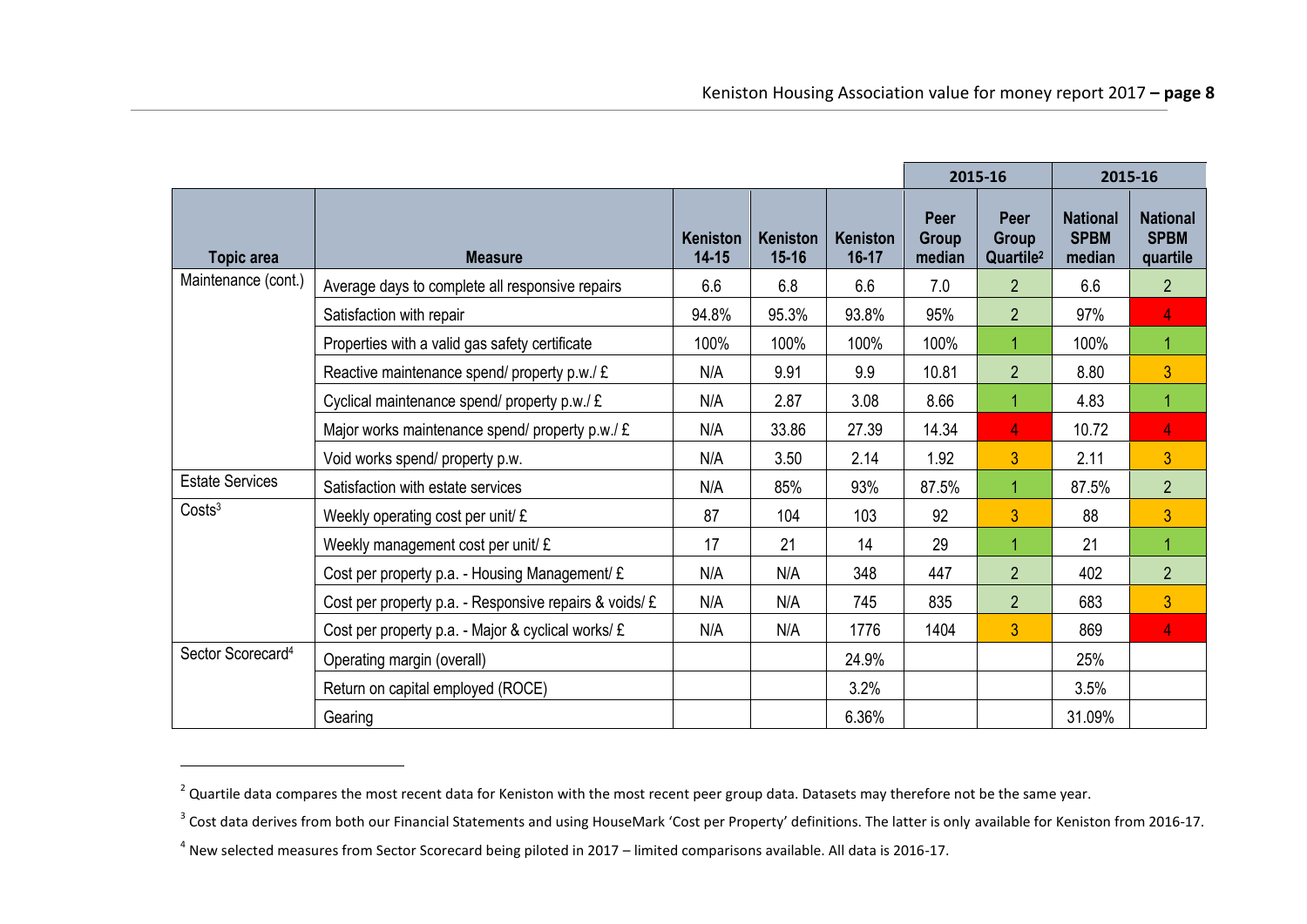## <span id="page-9-0"></span>**5. Purchasing and procurement**

A key area in achieving VFM is ensuring that we are vigilant in our purchasing and procurement activities – taking a long term whole life approach to costs, benchmarking, re-procuring where appropriate and capturing the impact of the changes we make. This section summarises our achievements, both ongoing savings from previous years and actions carried out during 2016-17.

## *Highlights from following up from previous years*

#### **Postage**

We purchased a franking machine 3 years ago. We saved £2,200 in the current year compared to the costs of standard second class postage and some £9,000 since implemented 3 years ago.

#### **Void schedule of rates**

We continue with our arrangements with contractors for carrying out repairs to void properties through a schedule of rates. This supports swift turnaround as evidenced by our average relet period of 15 days.

#### **Insurance**

Included in our insurance premiums are several additional benefits which would otherwise come at an additional cost to the Association. The benefits include a bereavement counselling service, a probate helpline, a second medical opinion service, and an employee counselling service. If the Association had purchased these services separately, it would have cost in the region of £3,000 a year.

### **IT support**

There was no increase in the price of the maintenance contract with our key IT software provider over the previous year.

## *Changes during 2016-17*

#### **Internal Audit**

We started an exercise to re-procure our internal audit service. This is ongoing during 2017-18.

#### **Responsive repairs**

We have reduced spending on responsive repairs through a combination of a lower volume of repairs and a lower average job cost. This stems from attention to managing the performance of our contractors, clarity over our repairing obligations, and benefits from investment in planned works.

In 2016/17 the average works cost of responsive repairs per property was £9.90 per week. This compares to the benchmark of £10.81 per week. Quality has been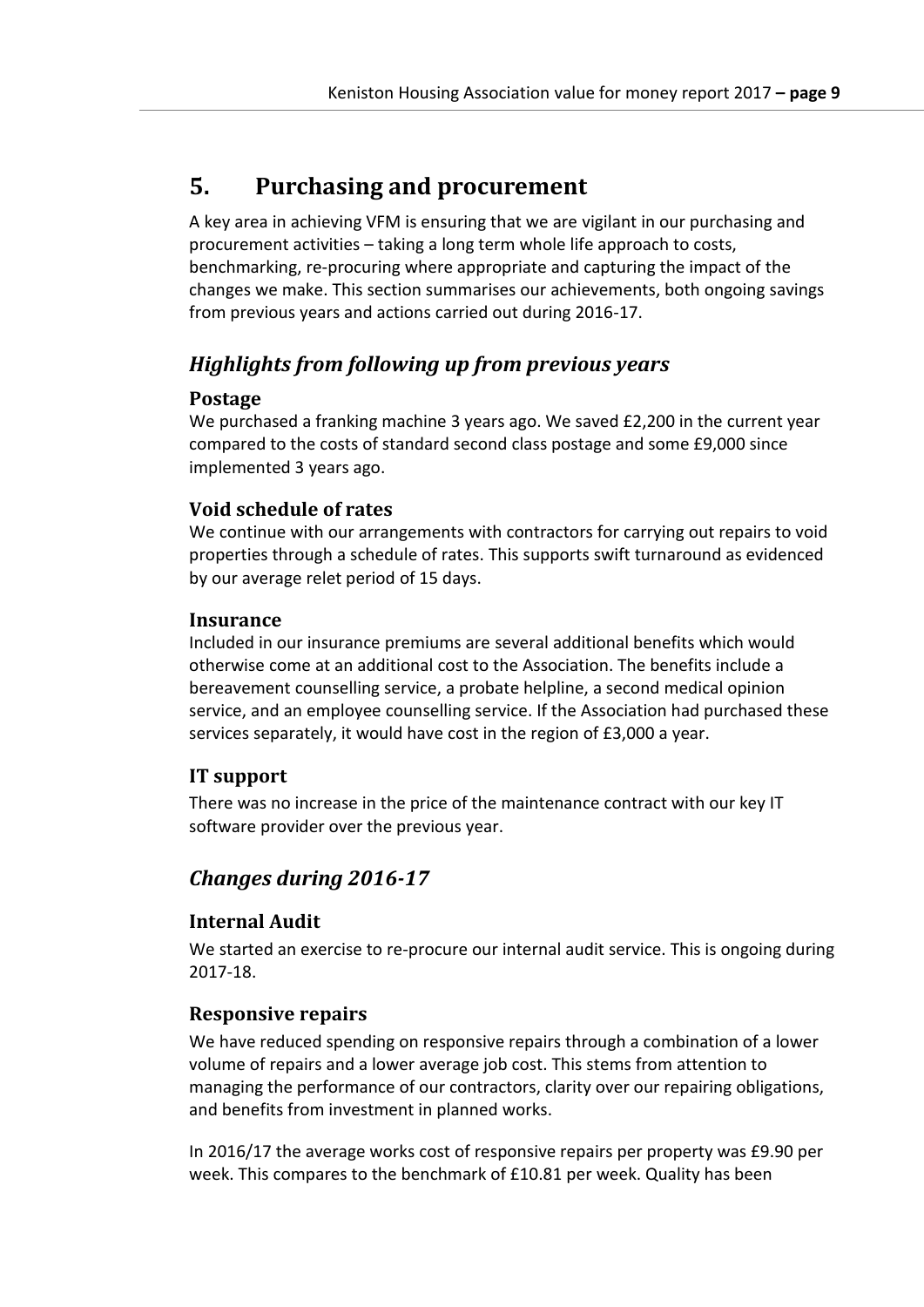maintained with 94% satisfaction levels and an average time of 6.6 days to complete all repairs.

#### **Training**

Altogether staff and board attended 99 sessions of training during the year at a cost of £17,546. This was less than last year because of a range of reasons including shared procurement with the SELSA group, and use of cost effective methods such as webinars.

#### **Development costs**

During the year we retained the services of Adams Integra consultants to help us with our plans for development. This cost us £15,500 for the year. There was no increase in the charge rate from the previous year. Our external development support needs are currently under review to help ensure that we maximise our potential for developing and acquiring more homes.

We progressed our development partnership working with Orbit Homes, with the aim of starting our first development scheme with them during 2017-18.

#### **Insurance**

We managed to hold the overall cost of insurance flat compared to last year despite an increase in Insurance Premium Tax from 6% to 9.5%. A large part of this was due to a £1,500 rebate due to our low claims history. A windfall saving of £2,500 was made on Directors' and Officers' cover.

#### **Lifts**

The lift service and breakdown contract was re-tendered with a new contractor awarded the contract at £9,250 per annum. This achieves a saving of £1,346 per annum when compared to the 2012-13 contract cost.

#### **London Fire Brigade ("LFB")**

Keniston is a member of the LFB Primary Authority Partnership scheme working closely with the LFB to improve fire safety across the organisation and its buildings. Keniston has an excellent fire safety management record and as a result did not require full use of the standard contract hours (60 hours) costed at £4,000. We negotiated a reduction in the standard hours to 30 hours delivering a 50% saving.

#### **Gas heating service, maintenance and gas safety agreement**

The increase in the cost of the gas servicing and maintenance contract for the year was negotiated at 2% compared with an RPI inflation figure of 2.5%. In addition, we installed 60 new gas heating systems to properties previously with electric heating. We negotiated inclusion of these within the contract at no additional cost, equivalent to a saving of 1.5% in the cost per unit. In real terms we therefore achieved an effective 2% saving.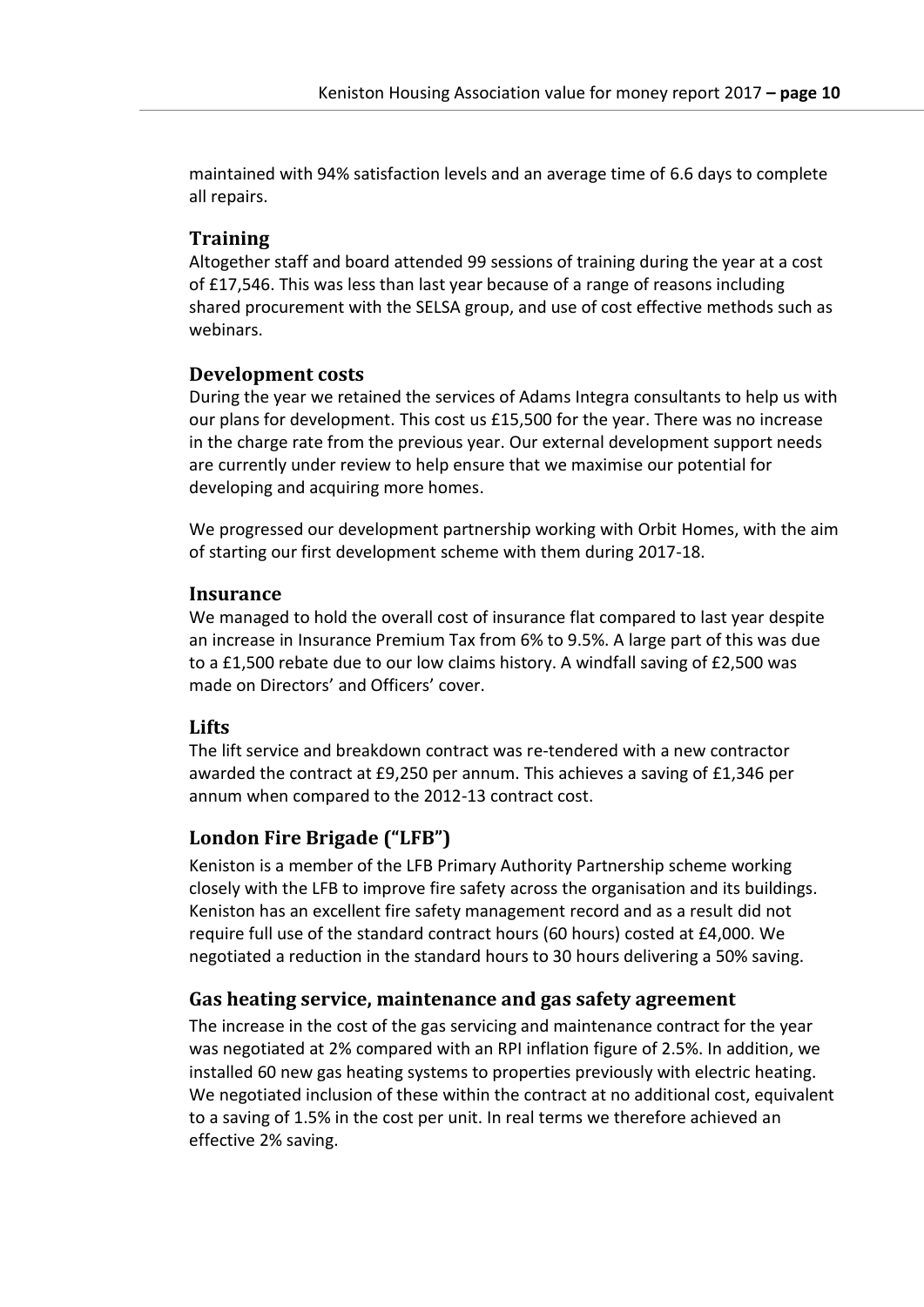### **Utility purchasing**

In total we spent approximately £50,000 in 2016-17 on purchasing electricity and gas, primarily for communal electricity. Benchmarking fuel tariffs through Procurement for Housing, we obtain comparative pricing and negotiate directly with suppliers to achieve the optimum combination of price and contract length.

We re-procured our electricity contract in 2016-17, achieving after negotiation a 1.2% saving on a total spend of about £40,000, 9.4% better than the original renewal quote. This helps to achieve VFM for service charges, as reflected in resident satisfaction.

#### **Stock reinvestment**

Keniston procures its stock reinvestment works through a combination of tendered and partnered arrangements. Tenders received were broadly in line with our proposed budgets indicating our budget forecasts were in line with the current market.

We were able to maintain contract costs of heating renewal for our Darrick Wood sheltered scheme, central heating upgrades and electrical testing against costs tendered in 2013-14, during a period where the industry has experienced increases in excess of 5% per annum.

## <span id="page-11-0"></span>**6. Efficient and effective working**

We are keen to explore opportunities for more efficient and effective working, focusing on measures that enhance the customer experience while retaining our ethos of close contact with our residents and a personal 'people centred' service. During 2016-17 we started implementation of two changes in how we are using technology to support 'smarter working'.

### **Interactive digital communication**

During the year we implemented an interactive texting service in partnership with our IT provider Omniledger, and this will be developed further in 2017-18. This will reduce costs while offering a quicker and more customer focused service, for instance:

- We confirm by text repair orders when raised, and again on completion immediately the work has been finished. This saves the cost of postage, phone calls and data entry compared to current arrangements, while enabling tenants to easily and immediately alert us if they have any concerns regarding the work.
- We can send and receive messages regarding rent payments and account balances, supporting efficient working by our rent income team.
- We are able to quickly, easily and cheaply communicate information by text to all residents at a location on matters of interest – e.g. progress with resolving a lift repair or a reminder of a resident event.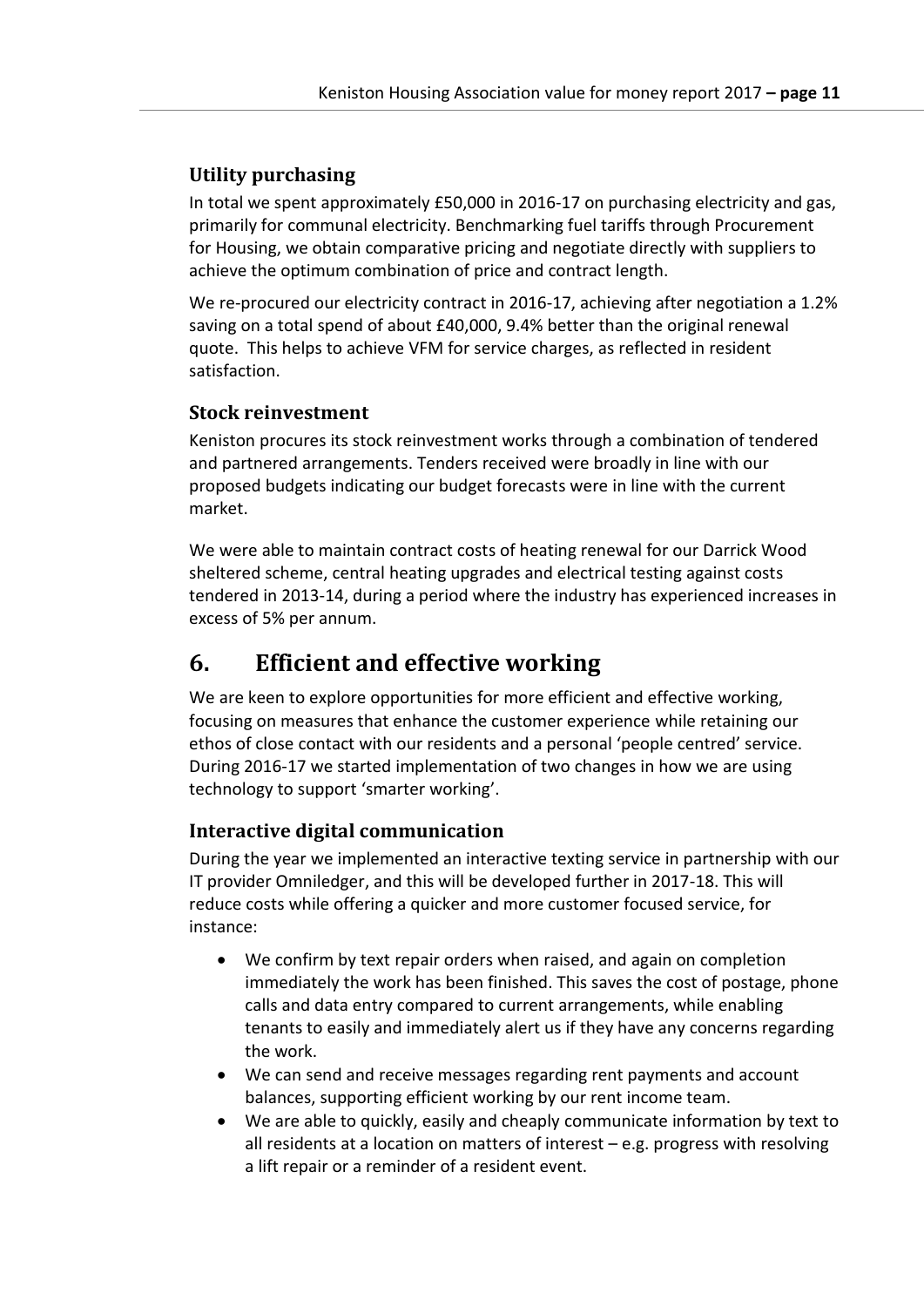Investment in the service has been £9,137 including implementation and training. We estimate savings of about £21,000 annually, together with service improvements.

#### **Mobile working**

We have invested in hardware and software to support more effective mobile working for staff that spend significant time out of the office. This is being rolled out and will allow staff to complete work whilst offsite rather than continuously having to return to the office. We expect this to help save in terms of travel costs and time and also allow more site visits.

## <span id="page-12-0"></span>**7. Returns on assets**

Part of our approach to delivering value is to assess what returns the association is getting from its investment across each type of our assets. This section reviews the position in relation to the key groups.

### *Return on assets - staff*

Our staff are a key asset. If staff don't get service delivery right then one of our main aims for high levels of resident satisfaction, would not be achievable. We hold the Investors in People Silver Award. We pay at the upper quartile level because we compete for good quality and experienced staff that are attracted by central London salaries. Turnover in staff is low, saving on recruitment costs. We ensure that we are paying market rates via 2-yearly external salary benchmarking exercise, last carried out in 2015-16.

Where feasible, we directly employ caretakers, cleaners and gardeners. Paying the London Living Wage as a minimum helps to deliver high quality services popular with residents while keeping service charges competitive. Our site based staff act as the Association's eyes and ears on the ground, helping us respond swiftly to incidents such as dumped rubbish, and minimises vandalism and graffiti.

As noted above, staff sickness levels are higher than average, driven primarily by a small number of long term absentees. The average per staff member excluding long term sickness for 2016-17 was 4.8 days. Although the average has reduced from the previous year, this remains a key area for us to focus on.

#### *Return on assets - properties*

The Association's most significant physical assets are its housing properties. The simplest way of testing the return on these assets is to look at the Income and Expenditure account in the end of year audited accounts. For the year to March 2017, the Association made a surplus of over £1.07 million after interest and it ended the year with an increase in cash of approximately £700K.

#### **Stock reinvestment**

In 2016-17 Keniston spent £1,019,000 (including VAT) on replacing building components in its housing stock. In total, we carried out works to 231 properties across 9 schemes, comprising: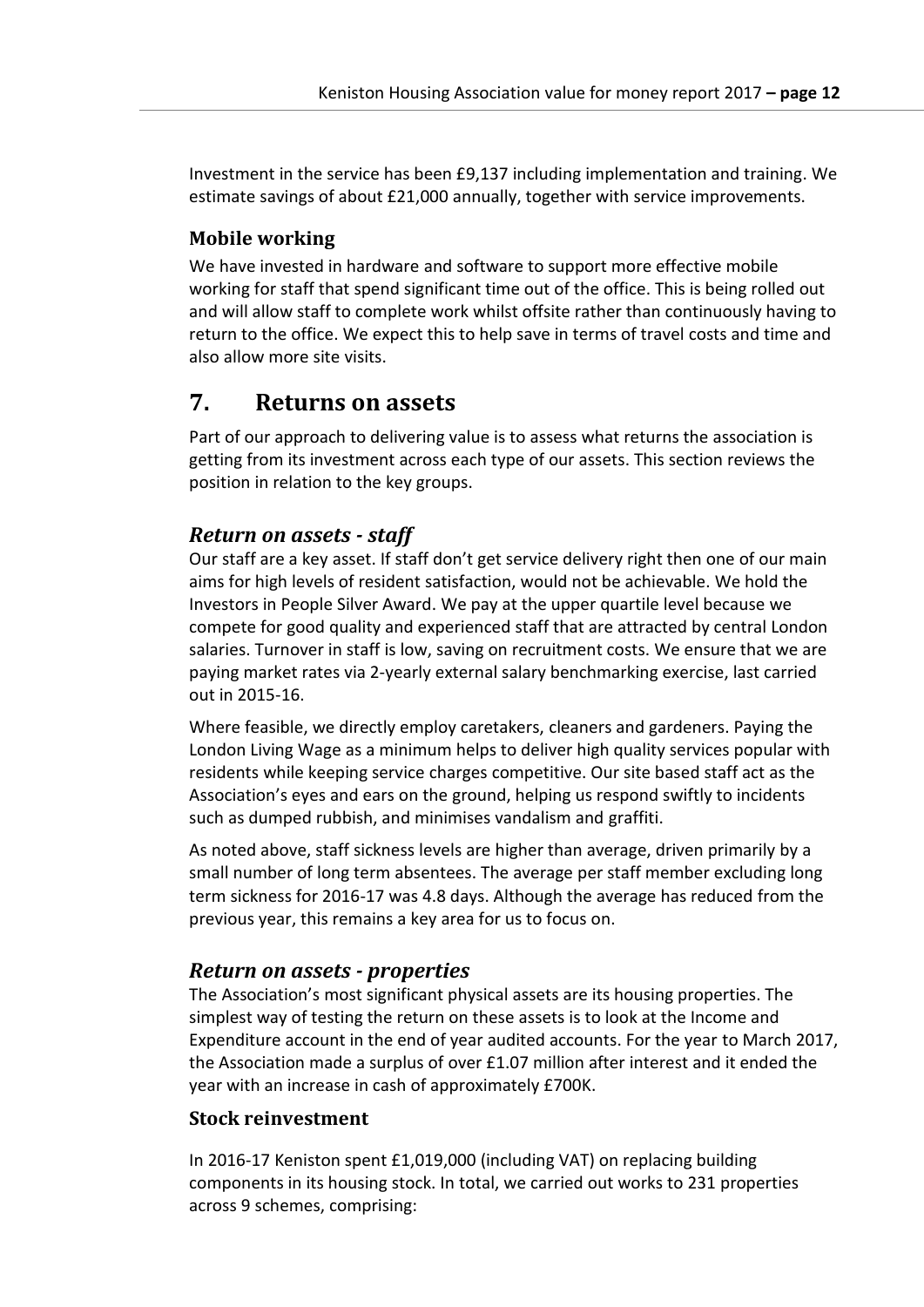| <b>Component</b>                    | <b>Properties</b> |
|-------------------------------------|-------------------|
| <b>Kitchen replacements</b>         | 0                 |
| <b>Bathroom replacements</b>        | 42                |
| <b>Heating systems (individual)</b> | 78                |
| <b>Heating systems (communal)</b>   | 39                |
| <b>Fencing</b>                      | 12                |
| <b>Cavity wall insulation</b>       | 48                |
| <b>Roof replacements</b>            | 12                |
| <b>TOTAL</b>                        | 231               |

Our stock investment programme is based on the expected life of key building components. Our fully funded long term (30 year) financial plan is based on the average spend required projected forward. We are aware that our current level of investment is higher than the average for our peer group and as noted elsewhere is an area that we are looking into in more detail. Our aims are to ensure and demonstrate that we are paying the right price for the right quality, in order to achieve the best whole life costs, while maintaining high resident satisfaction and protecting the value of our assets.

#### **Variations in returns across our stock**

We are aware that a strategic approach to asset management includes an assessment of variations across our portfolio in the level of return on assets. Our return on assets employed is 3.2%. At a basic level, after testing we concluded that none of our properties required the recognition of an impairment transaction in our financial statements. Taking this further, we also assessed the Net Present Value ("NPV") by scheme. This showed that each scheme taken as a whole delivers a positive NPV score – the anticipated return from these properties is more than the investment made in them.

At a more detailed level there are a small number of individual properties which have negative NPVs – primarily street properties within the Hayles St/ Elliott's Row area where significant investment has been made into refurbishment of unimproved properties. This has in part prompted our developing approach to option appraisal of the remaining unimproved stock – see below. Other variations in the NPV between schemes have been as expected. More recently developed housing at Broadwater Gardens and Junction Rd deliver lower (but still positive) NPVs than our older stock.

We are developing an approach to carrying out options appraisals of our very small number of unimproved properties as they become vacant. These form part of our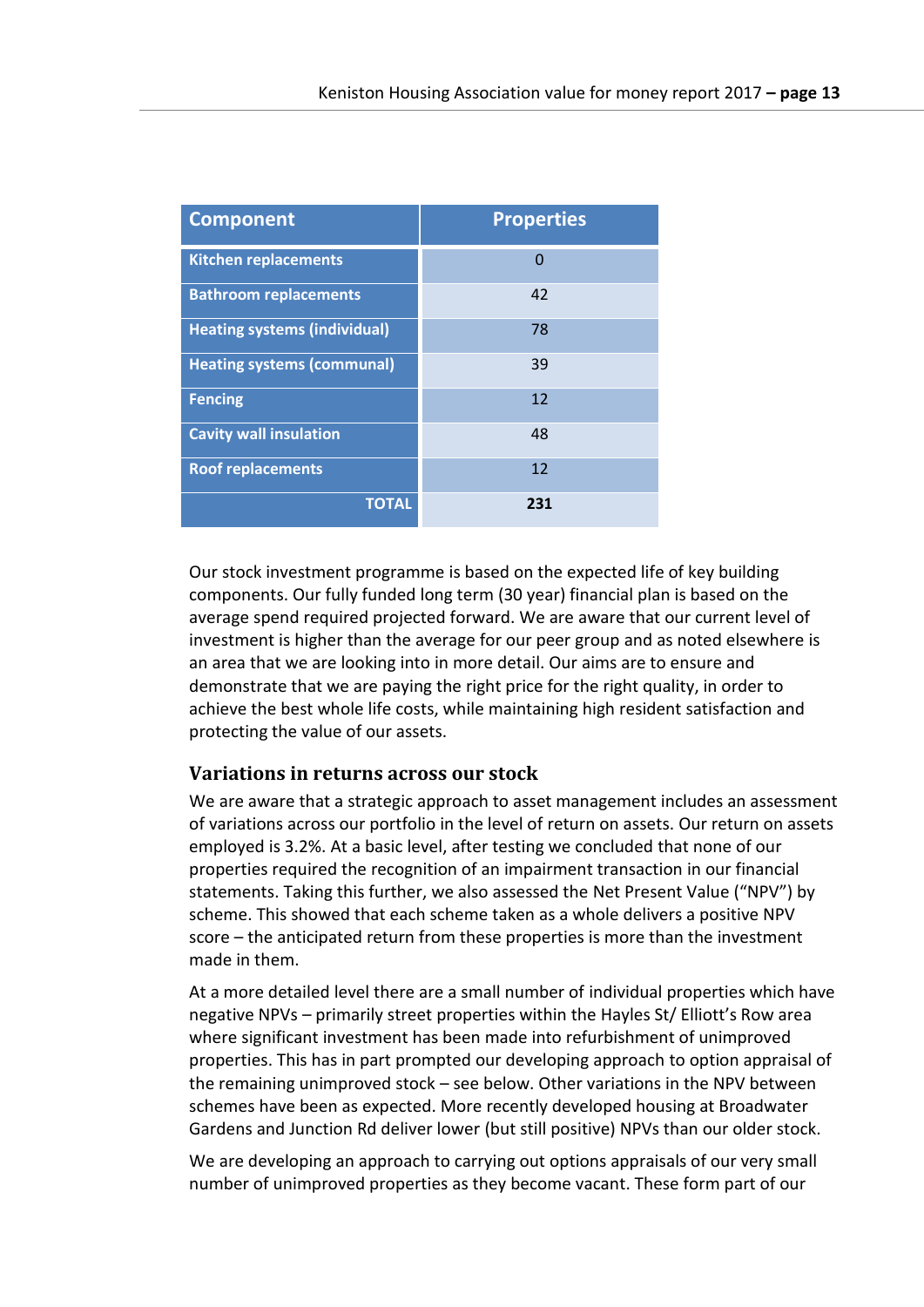portfolio of street properties in Elliott's Row/ Hayles St SE11. This has to date led to a decision to dispose of one property.

#### *Return on assets - viability*

The long term financial forecast is updated annually and demonstrates that the Association remains financially healthy with projected growth. In line with regulatory standards we also "stress test" our long term financial forecast, incorporating the impact of the 4-year annual 1% rent reduction, and modelling a variety of scenarios impacting on our operating costs and income. This shows that that continuing rent decreases after this present four year period would be prejudicial; we also know that it is interest cover rather than gearing which limits our capacity to borrow to develop more homes. We are confident that our approach has been robust, and that should adverse events occur there are a number of achievable mitigating actions we can take. On this basis we are satisfied that the Association's assets produce a reasonable return as well contributing to the Association being stable financially.

#### *Return on assets - providing more homes for people in need*

We are actively exploring ways in which we can increase the number of homes for people in need. A key element in 2016-17 has been to investigate the potential for more intensive and effective use of our existing sites through infill development. We are planning, in this way, to create a forward development programme. In addition to this, we are working in partnership with Orbit Homes to acquire and develop small new housing sites and are also pursuing acquisition of existing social housing in our core areas where other providers are looking to rationalise their stock. Keniston has the capacity to increase its stock without immediately needing to employ additional staff, offering the opportunity to enhance value for money of our services.

We have also been testing our ability to finance further developments by developing and refining our long term financial projection. The Association has capacity to borrow more in terms of uncharged assets, with its current low gearing ratio and its high interest cover, but when considering new borrowing we make sure that we can afford the repayments. Future plans and risks will also be taken into account when considering how to invest going forward. During 2016-17 we commissioned an external review of Treasury, including both our existing loan portfolio and an assessment of future borrowing capacity. This will feed into a review of our development strategy planned for 2017-18.

### *Return on assets – social value*

#### **Community development**

We help to fund and support the Darrick Wood Community Centre. The local community group exists to encourage and empower residents to participate and work together to engage local residents in community involvement to the benefit of all local residents. They receive an income of around £5,000 per year from hiring the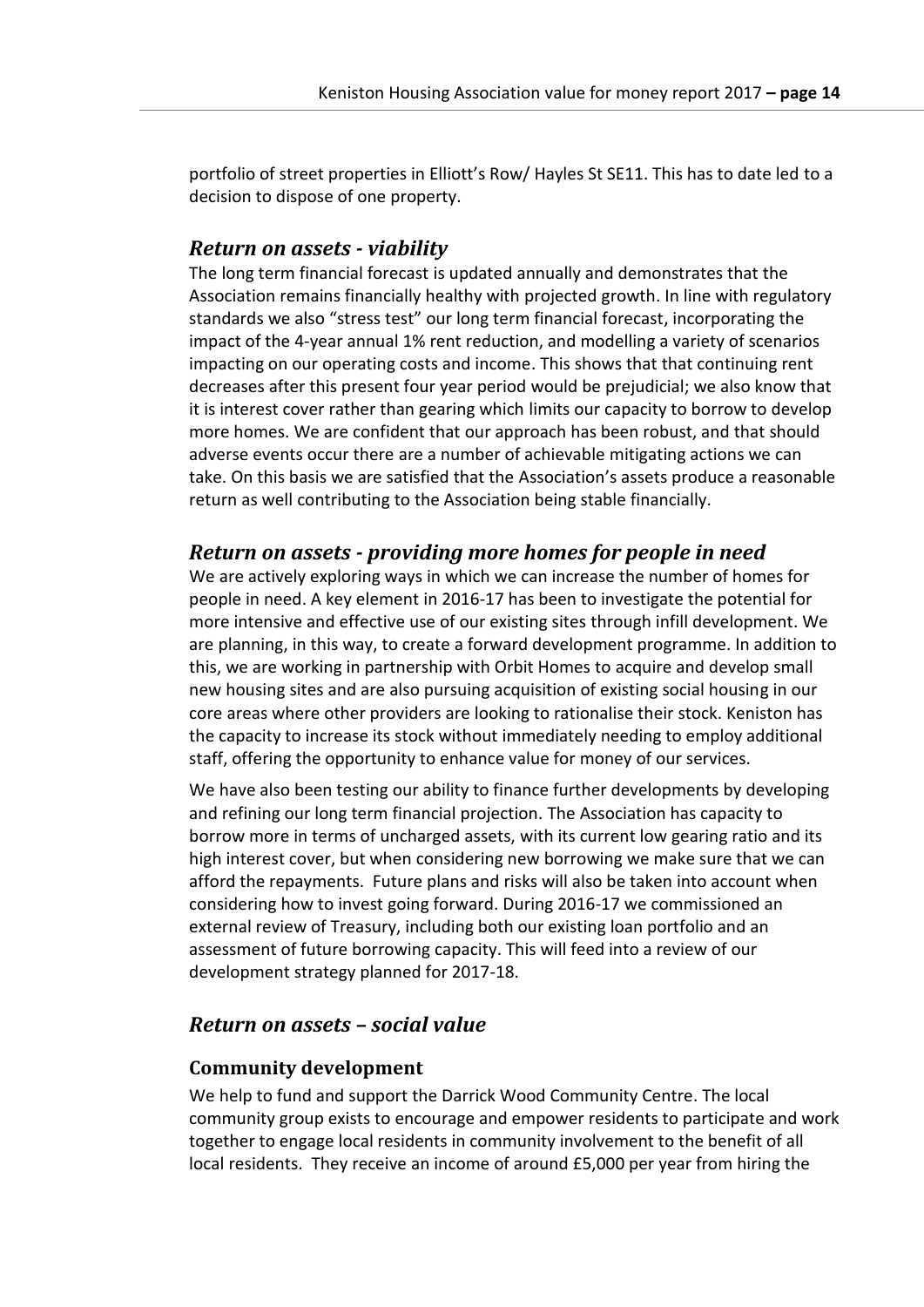community centre to various groups. These groups include a local childminding networking group and karate for adults and children.

As well as specific areas such as training, this helps to achieve community cohesion and wellbeing. A fun day was held which was organised and funded by the resident group, attended by up to 100 people. Local partners were invited to participate.

Our sheltered schemes have communal lounges for residents to enjoy social activities. These include themed tea parties in celebration of national events, coach trips to local garden centres and gardening competitions.

Keniston funded social events at two of our smaller schemes, building community cohesion and informal interaction with staff.

#### **Training & employment**

Training has been made available to residents at no or little cost to the Association, helping to build confidence in preparation for work readiness. The Darrick Wood Community Group has continued to use some of its receipts from letting the community centre to fund some of these training courses and community activities.

During the year we recruited two members of our tenants' households as a gardener and a cleaner. We host work experience placements in partnership with Darrick Wood School. We also hosted a young offender at our Darrick Wood estate to fulfil his community service obligation and carried out some gardening works supervised by his probation officer.

Bromley Youth Service, through engagement with young people at the Darrick Wood Youth Group, provides a range of support helping young people towards employment, including:

- Information on writing a CV, supporting to write personal statement, discussing key skills;
- $\bullet$  Interview skills mock interview;
- Advice on using websites to look for employment;
- Supporting to complete online applications.

#### **Sustaining tenancies**

Our aim in our income management and tenancy management work is to sustain tenancies where this is realistic. As well as supporting our social purpose, we are mindful of the wider cost to the public sector of homelessness. We carried out one eviction during 2016-17.

Our tenancy sustainment work during the year has included:

- Multi agency work to support a tenant with a history of street homelessness, mental ill health and alcoholism, including with MIND, health services and the police. This has led to engagement with Alcoholics Anonymous and volunteering at a local nature reserve.
- Preventing the need for eviction of a family for rent arrears through working with the multi-agency safeguarding hub to obtain financial assistance.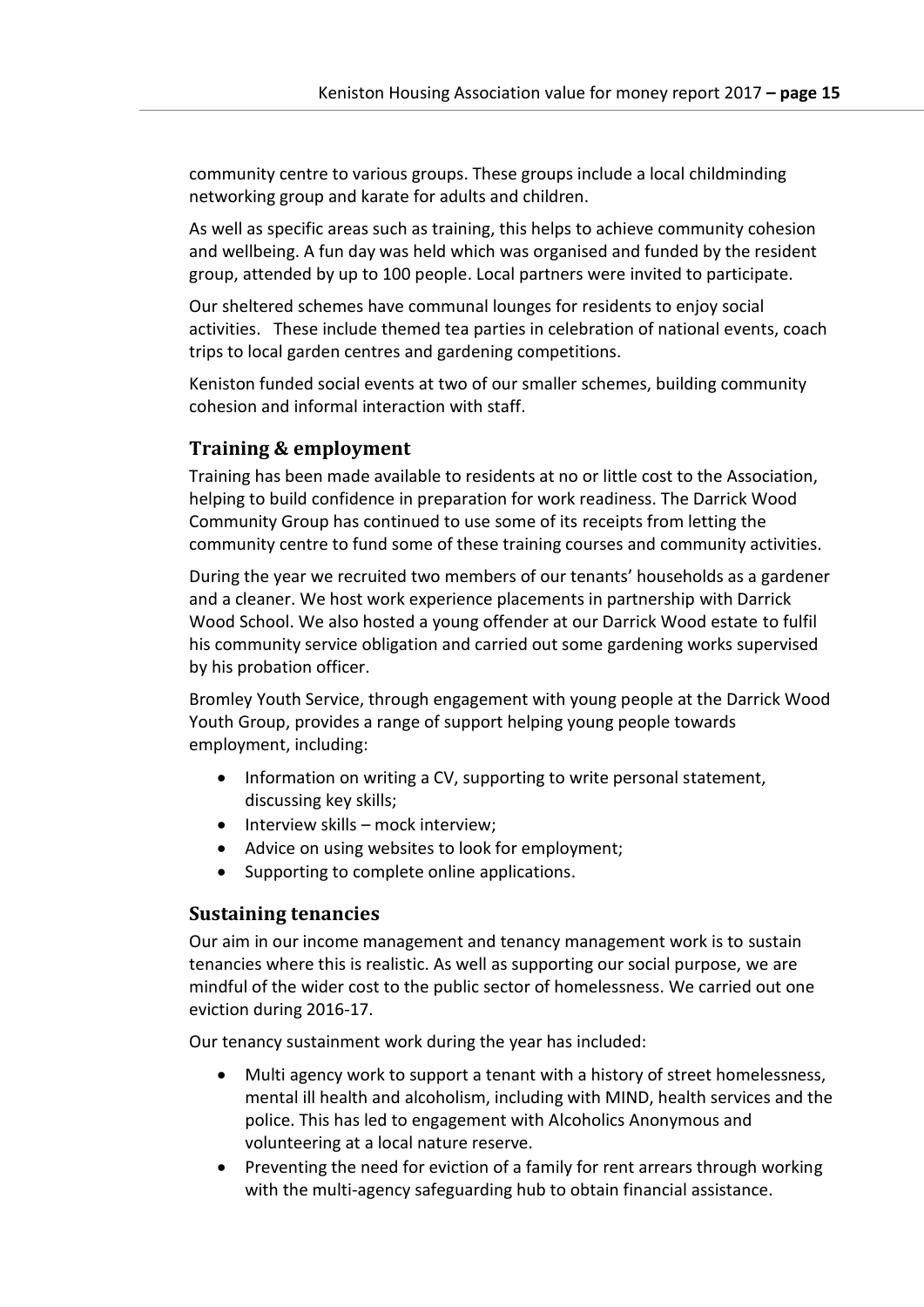Assisting a sheltered housing tenant with a history of substance misuse and mental ill health to engage with the mental health services and provide budgeting support.

#### **Affordable warmth**

As part of Keniston's commitment to improve energy efficiency within our stock reinvestment programmes, in partnership with the Help to Heat funding and the Energy Savings Trust, we obtained a total grant of £55,000. This part funded a programme of cavity wall insulation to 48 flats and the installation of gas central heating as a direct replacement for the electric heating system to 42 flats at our Merrow St. estate. The total project spend was £257,000. The EPC rating for these properties improved from band D to band B with predicted savings on energy costs of £300 per household per annum.

We replaced communal boilers at our Tarling Close sheltered scheme with A rated models. This will help keep the heating charge down.

We continued to work with the 'Green Doctor' service, focusing during 2016-17 on Burnhill House residents to offer practical support helping to make their homes more environmentally friendly and cheaper to run. They give homes a check-up and then offer energy saving advice. They also identify financial support when needed and fit energy saving equipment. Visiting over half of all residents, they found that nearly 40% were in fuel poverty. Two thirds were helped by fitting a water saving device. A total of £179 was saved by two tenants through switching tariffs and another now has a payment plan to manage a fuel debt of £258. The cost of the service was £6,600.

## <span id="page-16-0"></span>**8. Priorities for 2017-18**

We have identified a range of initiatives to enhance our approach to value for money. These include:

- Further work to understand our level of investment in planned works and the reasons for it being higher than our peers. This will include a review of contract procurement and comparison of unit costs for component renewals. We have not set a numeric target for reducing the level of investment as we need to understand the reasons for disparities in more detail first. We are committed to preserving the quality of our stock as we believe this contributes to our high satisfaction levels, below average reactive repair spend, and helps maintain its long-term value.
- We will continue to look at how we communicate with our residents, in particular developing further our use of the interactive texting service. As well as enabling faster and more responsive services, we will also achieve cost savings through the reduction in postage, printing and manual data entry.
- Income management remains a key priority. We are closely monitoring performance trends and in particular the increase in larger debts. We continue to devote increased resources into this area of work and expect this to stabilise the adverse trend, albeit in the context of further welfare reform implementation.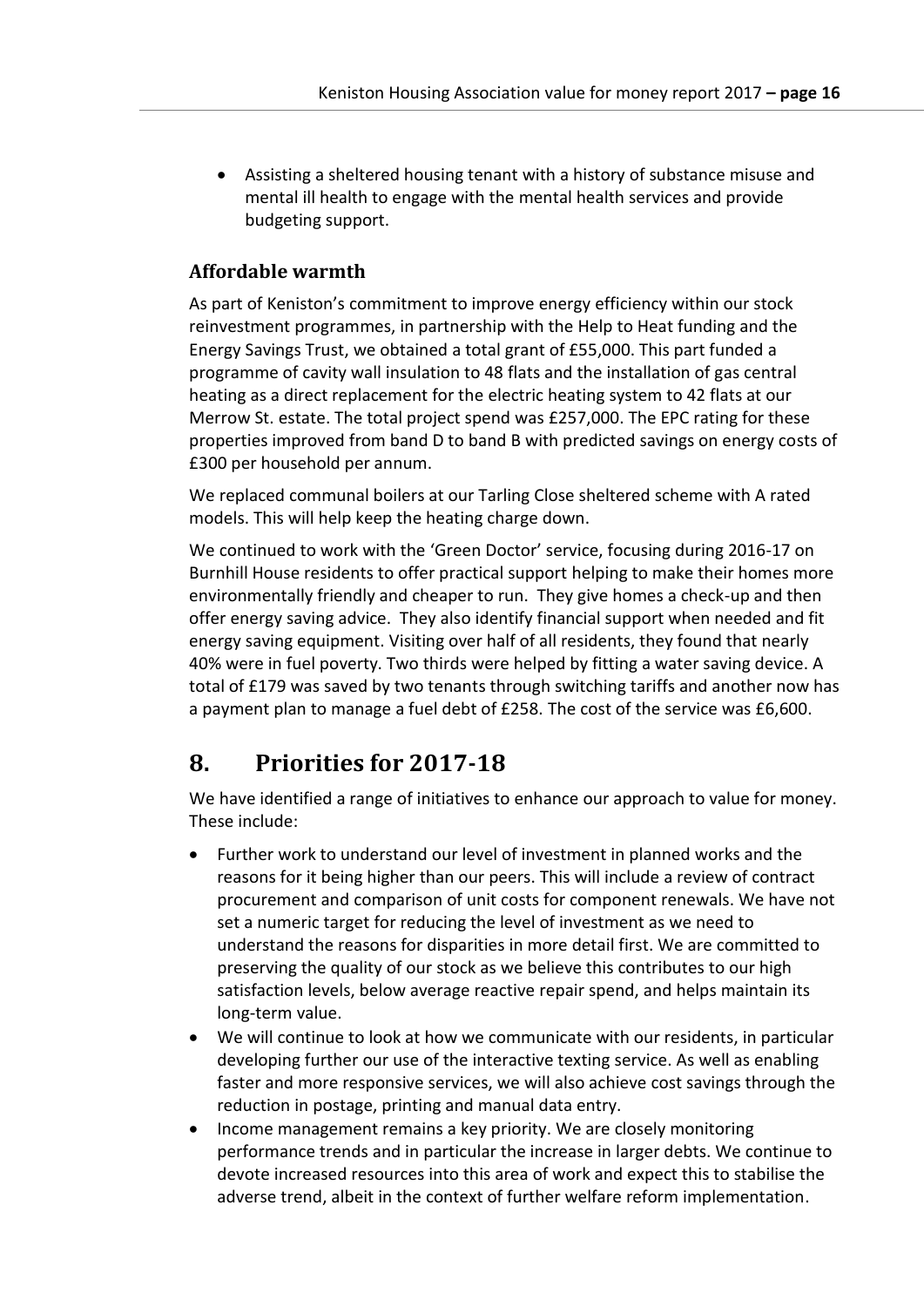Efficient working practices and enhanced communication through texting is part of our approach.

- We aim to ensure that all our properties are occupied legitimately. We are investing resources into tenancy audits and will deal robustly with any evidence of unlawful occupancy.
- We want to ensure that Keniston tenants are achieving the best value for money in their spending on fuel. We promote and fund the Green Doctor service to give advice on energy reduction and utility tariffs. In 2017-18 the focus for the service is on Merrow St, Southwark, where tenants are already benefitting from improved insulation and the installation of gas central heating.
- Continued focus on management of staff sickness levels. As part of our approach to people management, we are reviewing our HR procedures with external support.
- Option appraisals of unimproved properties as they fall vacant. Within our stock we have a small number of unimproved street properties in Southwark. As and when they become vacant, we will review the options including investment and disposal, considering costs, quality and (in relation to disposal) opportunities for investment of the proceeds.
- Revision of our strategic plan. Work is starting during the current year on developing a new strategic plan for Keniston, covering all key activities. Value for money will be embedded into the approach.
- Further work to promote ways in which our residents can interact with us digitally.